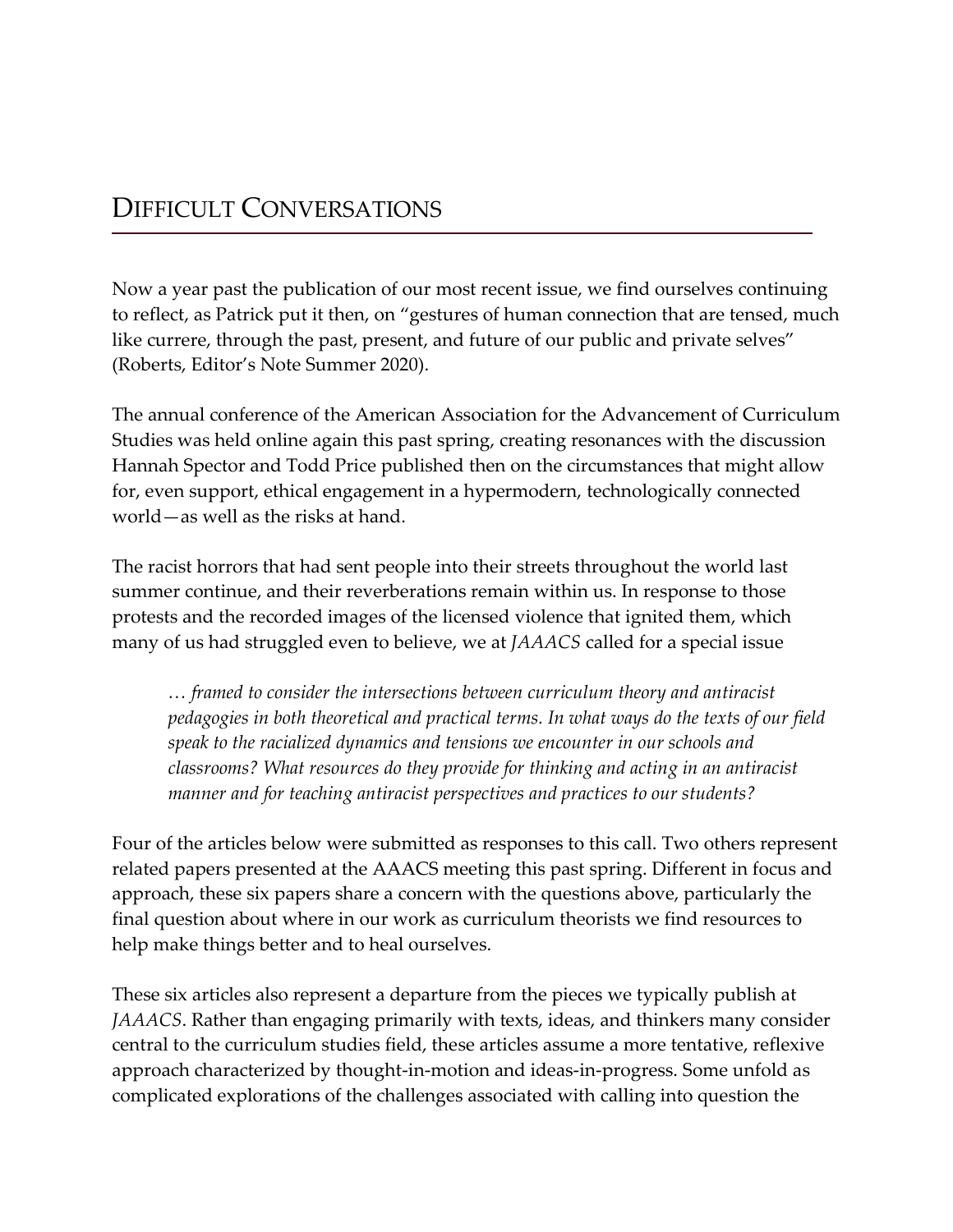assumptions and practices that undergird their own anti-racist pedagogy, activism, and scholarship.

Certainly, we have remained aware throughout of the potentially explosive nature of all work on racial oppression and its cures in this country, even within the bounds of our professional community. Good people, moving from shared aims, reject the lenses employed in each other's efforts and shy from engaging generously with work that feels unacceptably partial or limited to them. Despite that, as curricular theorists, we are likely to recognize the inherent partiality, and therefore limitations, of all views—and, too, our need to speak with each other in order to broaden the perspectives we hold.

Our first article, "A Praxis of *Currere* and Contemplative Inquiry in an Externalizing Space of Dialogic Encounter," by Jason Bulluck and Leslie Smith Duss may speak most directly of a specific approach to and the character of work involved in explicitly seeking to broaden our own understandings through dialogue in this way. In their piece, "The Limitations of Being a Good Antiracist," though, Badenhorst and Shim also implicitly evoke the power of shared reflection as a dimension of introspection, drawing also on the lens of currere. Both pieces evoke the generosity of spirit such encounters require.

In her article, "Utilizing Traditional African Oral Storytelling to Counter Racist Pedagogy," Osei-Tutu gathers stories of an African immigrant family to the U.S. employing a method rooted in the African oral tradition, which involves a "co-telling and co-meaning making" process. Situating new methodological forms within non-Western epistemologies also suggests new visions of transactional possibility among us.

In a related manner, systems thinking can suggest new approaches to reorganizing our worldviews. In their article, "Integrating Eisner's Conceptualization of Curriculum with the Four "I's" of Systemic Racism to Promote Anti-racist Praxis in Education and Beyond," Paul Madden and Anne Vera Cruz present and discuss a pedagogical framework they have been developing to help their "students understand systemic racism as a complex, interconnected system within our collective spheres of influence".

Emergent understandings of the systemic and interpenetrating dimensions of racism, though, provide only a beginning to the work of dismantling these realities. In their article, "Is CRRP Enough? Addressing Antiracism(s) in Teacher Education," Mark Currie, Nicholas Ng-A-Fook, and Aaron Sardinha Drake argue the need for broad community engagement in any ongoing enactment of anti-racist pedagogies.